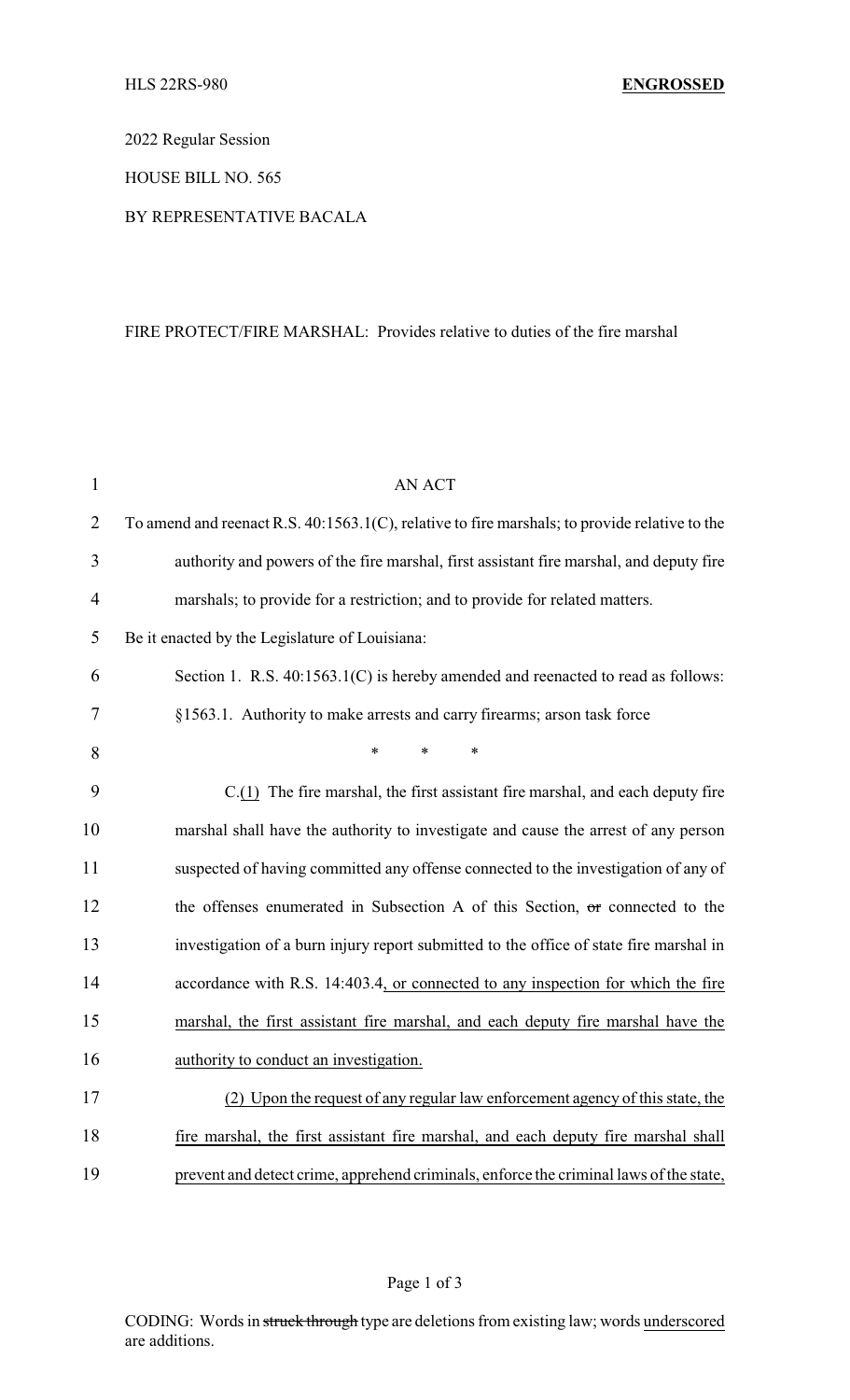| $\mathbf{1}$   | keep the peace and good order in the enforcement of the state's police powers, and     |
|----------------|----------------------------------------------------------------------------------------|
| $\overline{2}$ | perform any other related duties imposed upon them by the legislature.                 |
| 3              | (3) Additionally, while on special assignment during any riot, insurrection,           |
| $\overline{4}$ | or any declared disaster; the fire marshal, the first assistant fire marshal, and each |
| 5              | deputy fire marshal shall possess all of the powers and authority of regular law       |
| 6              | enforcement officers of this state.                                                    |
| 7              | No fire marshal, first assistant fire marshal, or deputy fire marshal shall<br>(4)     |
| 8              | enforce any provision of Title 32 of the Louisiana Revised Statutes of 1950.           |
| 9              | $\ast$<br>$\ast$<br>$\ast$                                                             |
|                |                                                                                        |

## DIGEST

The digest printed below was prepared by House Legislative Services. It constitutes no part of the legislative instrument. The keyword, one-liner, abstract, and digest do not constitute part of the law or proof or indicia of legislative intent.  $[R.S. 1:13(B)$  and  $24:177(E)]$ 

| HB 565 Engrossed | 2022 Regular Session | Bacala |
|------------------|----------------------|--------|
|                  |                      |        |

**Abstract:** Provides relative to the authority and powers of the fire marshal, the first assistant fire marshal, and deputy fire marshals.

Present law provides that the fire marshal, first assistant fire marshal, and each deputy fire marshal shall have the authority to investigate and arrest any person suspected of committing any offense connected to the investigation of any of the offenses enumerated in present law (R.S. 40:1563.1), or connected to the investigation of a burn injury report submitted to the office of state fire marshal in accordance with present law (R.S. 14:403.4).

Proposed law amends present law to provide that the fire marshal, first assistant fire marshal, and each deputy fire marshal shall have the authority to investigate and cause the arrest of any person connected to any inspection which the fire marshal, first assistant fire marshal, and each deputy fire marshal have the authority to conduct an investigation.

Proposed law provides that upon the request of any regular state law enforcement agency, the fire marshal, first assistant fire marshal, and each deputy fire marshal shall prevent and detect crime, apprehend criminals, enforce the criminal laws of the state, keep the peace and good order in the enforcement of the state's police powers, and perform any other related duties imposed upon them by the legislature.

Proposed law provides that the fire marshal, the first assistant fire marshal, and each deputy fire marshal shall possess all of the powers and authority of regular state law enforcement officers while on special assignment during any riot, insurrection, or any declared disaster.

Proposed law provides that no fire marshal, first assistant fire marshal, or deputy fire marshal shall enforce any provision of present law (Title 32 of the La. Revised Statutes of 1950).

(Amends R.S. 40:1563.1(C))